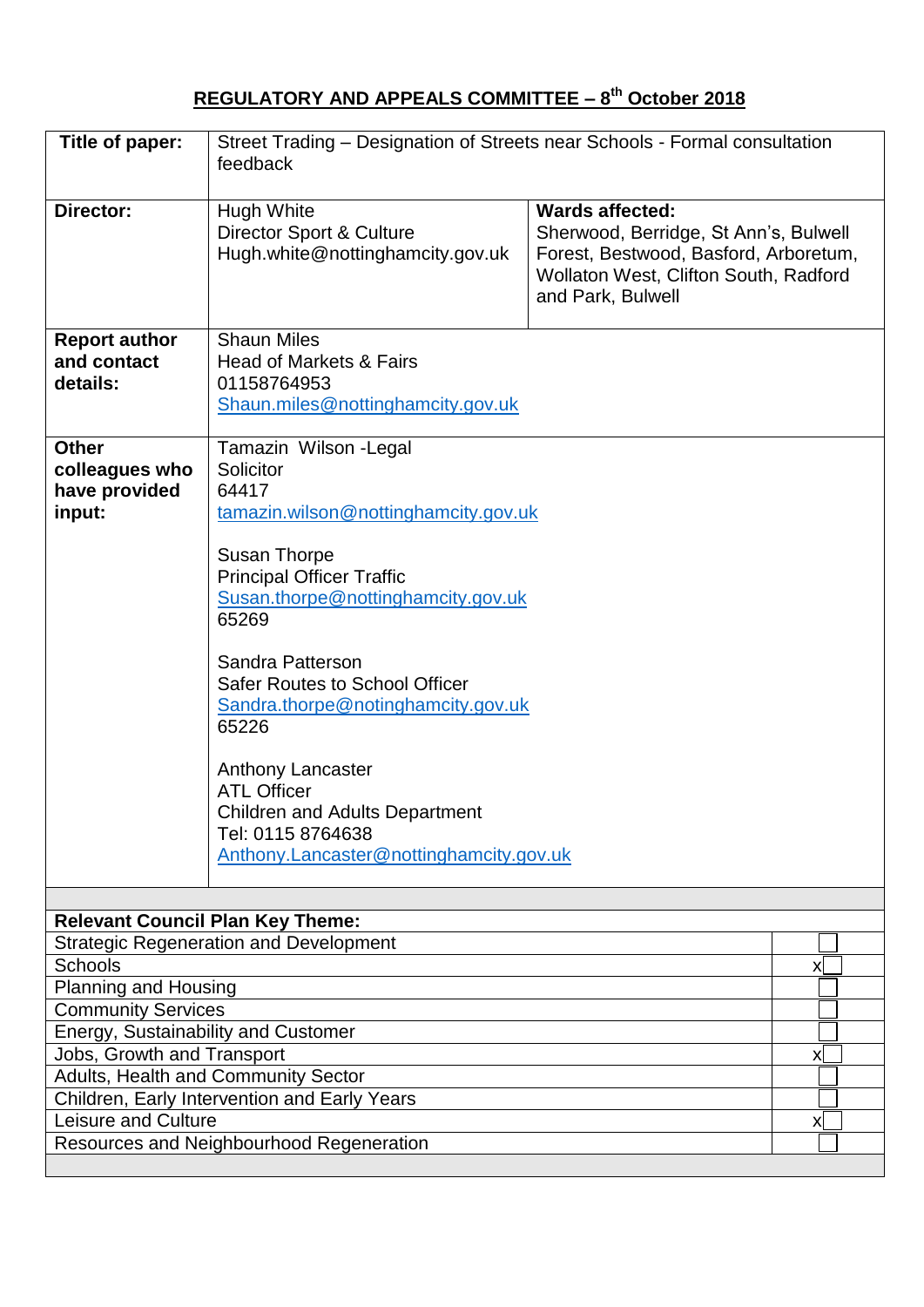# **Summary of issues (including benefits to citizens/service users):**

The purpose of the report is to enable the Committee to consider any representations made following the advertisement of this Committee's resolution on 21 May 2018 indicating the Council's intention to designate streets surrounding certain schools in Nottingham for the purpose of street trading.

|   | Recommendation(s):                                                                                                                                                                                                                                                                                                        |  |  |  |  |
|---|---------------------------------------------------------------------------------------------------------------------------------------------------------------------------------------------------------------------------------------------------------------------------------------------------------------------------|--|--|--|--|
| 1 | It is recommended that pursuant to paragraph 2 of schedule 4 of the Local Government<br>(Miscellaneous Provisions) Act 1982, with effect from 03 December 2018, to designate the<br>streets listed below as 'Consent Streets' for the purposes of street trading:                                                         |  |  |  |  |
|   | Beckhampton Road from its junction with Bala Drive to its junction with Belleville Drive;<br><b>Bala Drive</b><br>Belsay Road;<br>Bar Lane;<br>Pennant Road;                                                                                                                                                              |  |  |  |  |
|   | Fernleigh Drive;                                                                                                                                                                                                                                                                                                          |  |  |  |  |
|   | Padstow Road;<br>Beckhampton Road from its junction at Mountfield Drive to its junction with Hartcroft Road;<br>Mountfield Drive from its junction at Beckhampton Road to its junction with Raithby Close;<br>Eastglade Road from its junction with Stevenholme Crescent to its junction with<br><b>Beckhampton Road;</b> |  |  |  |  |
|   | Harrow Road from its junction at Ancaster Gardens to its junction with Middleton<br>Boulevard;<br>Harrrow Gardens;                                                                                                                                                                                                        |  |  |  |  |
|   | Berridge Road West from its junction with Brushfield Street to its junction with Kenslow<br>Avenue;<br>Oakland Street;                                                                                                                                                                                                    |  |  |  |  |
|   | <b>Bobbers Mill Road;</b><br>Ragdale Road;                                                                                                                                                                                                                                                                                |  |  |  |  |
|   | Squires Avenue;<br><b>Citadel Street:</b>                                                                                                                                                                                                                                                                                 |  |  |  |  |
|   | <b>Target Street;</b>                                                                                                                                                                                                                                                                                                     |  |  |  |  |
|   | <b>Gatling Street;</b>                                                                                                                                                                                                                                                                                                    |  |  |  |  |
|   | Winscombe Mount from its junction with Pastures Avenue to its junction with Bramber<br>Grove;                                                                                                                                                                                                                             |  |  |  |  |
|   | Honister Close;                                                                                                                                                                                                                                                                                                           |  |  |  |  |
|   | Cantrell Road from its junction with Nelson Road to its junction with St Albans Road;<br>Gordon Road from its junction with St Matthias Road to its junction with Serlby Rise;<br>St Matthias Road from its junction with Beacon Hill Rise to its junction with Woodhouse<br>Street;                                      |  |  |  |  |
|   | Berridge Road Central from its junctions with Radford Road to its junction with Noel Street;<br>Beaconsfield Street from its junction with Radford Road to its junction with Noel Street;<br><b>Carver Street:</b>                                                                                                        |  |  |  |  |
|   | <b>Fisher Street;</b><br>Jenner Street from its junction with Hucknall Road to its junction with Wesley Street;                                                                                                                                                                                                           |  |  |  |  |
|   | New Street;<br><b>Wesley Street;</b>                                                                                                                                                                                                                                                                                      |  |  |  |  |
|   | Kersall Drive from its junction with Highbury Road to its junction with Brooklyn Road;<br>Brooklyn Road from its junctions at Kersall Drive to its junction with Piccadilly;<br>Piccadilly from its junction with Highbury Road to its junction with Brooklyn Road;<br>Kemmel Road;                                       |  |  |  |  |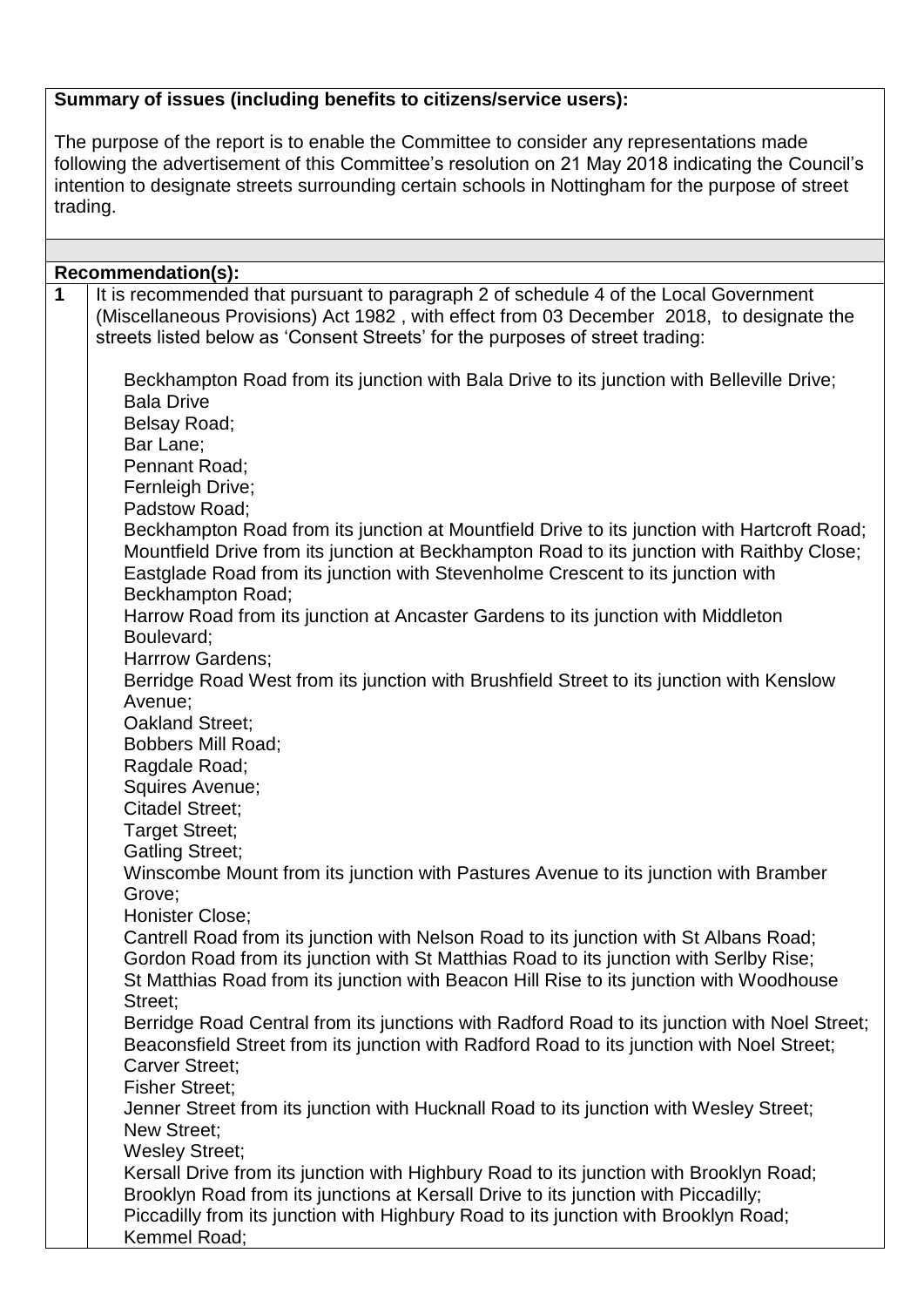|                | Hillington Rise;<br>Chippenham Road from its junction with Hillington Rise to its junction with Queens Bower<br>Road;<br>84.2 linear meters of Wendling Gardens in a west - north west direction from the junction<br>with Chippenham Road. |
|----------------|---------------------------------------------------------------------------------------------------------------------------------------------------------------------------------------------------------------------------------------------|
|                | <b>Bracknell Crescent:</b><br>Hayling Drive;                                                                                                                                                                                                |
|                | Newport Drive;<br>Scotland Road;                                                                                                                                                                                                            |
|                | White Road.                                                                                                                                                                                                                                 |
| $\overline{2}$ | It is recommended that the Director of Sports and Culture be authorised to advertise the above<br>resolution in accordance with paragraph 2 of Schedule 4 of the Local Government<br>(Miscellaneous Provisions) Act 1982.                   |

## **1 REASONS FOR RECOMMENDATIONS**

- 1.1 Issues of street vending outside Schools were brought to the attention of the Markets Team within the Council by councillors and local residents. An ongoing problem about nuisance and potential safety issues for pupils around some schools at peak times such as drop off and pick up was identified. Additionally, this has a negative impact on the local area, litter and the healthy schools ethos.
- 1.2 There was concern that similar activity may be taking place at other schools so a consultation letter was sent out to all schools in the City requesting feedback on their experience about this matter. A number of schools (17) have responded requesting support for streets to be designated. The schools requesting assistance are listed below:
	- Southglade Primary School
	- Ellis Guilford School & Sports College
	- Henry Whipple Primary School
	- Robin Hood Primary School
	- Middleton Primary and Nursery School
	- Berridge Junior School
	- Bulwell St Mary's Primary and Nursery Academy
	- Nottingham Nursery & Training Centre
	- Highbank Primary and Nursery Academy
	- Cantrell Primary and Nursery School
	- Blue Bell Hill Primary and Nursery Academy
	- Scotholme Primary and Nursery Academy
	- Carrington Primary and Nursery School
	- Heathfield Primary and Nursery School (Kersall Drive)
	- Glade Hill Primary School
	- Whitemoor Academy (Primary and Nursery)
	- Heathfield Primary and Nursery School (Scotland Road)
- 1.3 The recommendations will enable the Council some control over the types of street trading allowed on streets or parts of streets listed in recommendation (1) above which neighbour the above schools.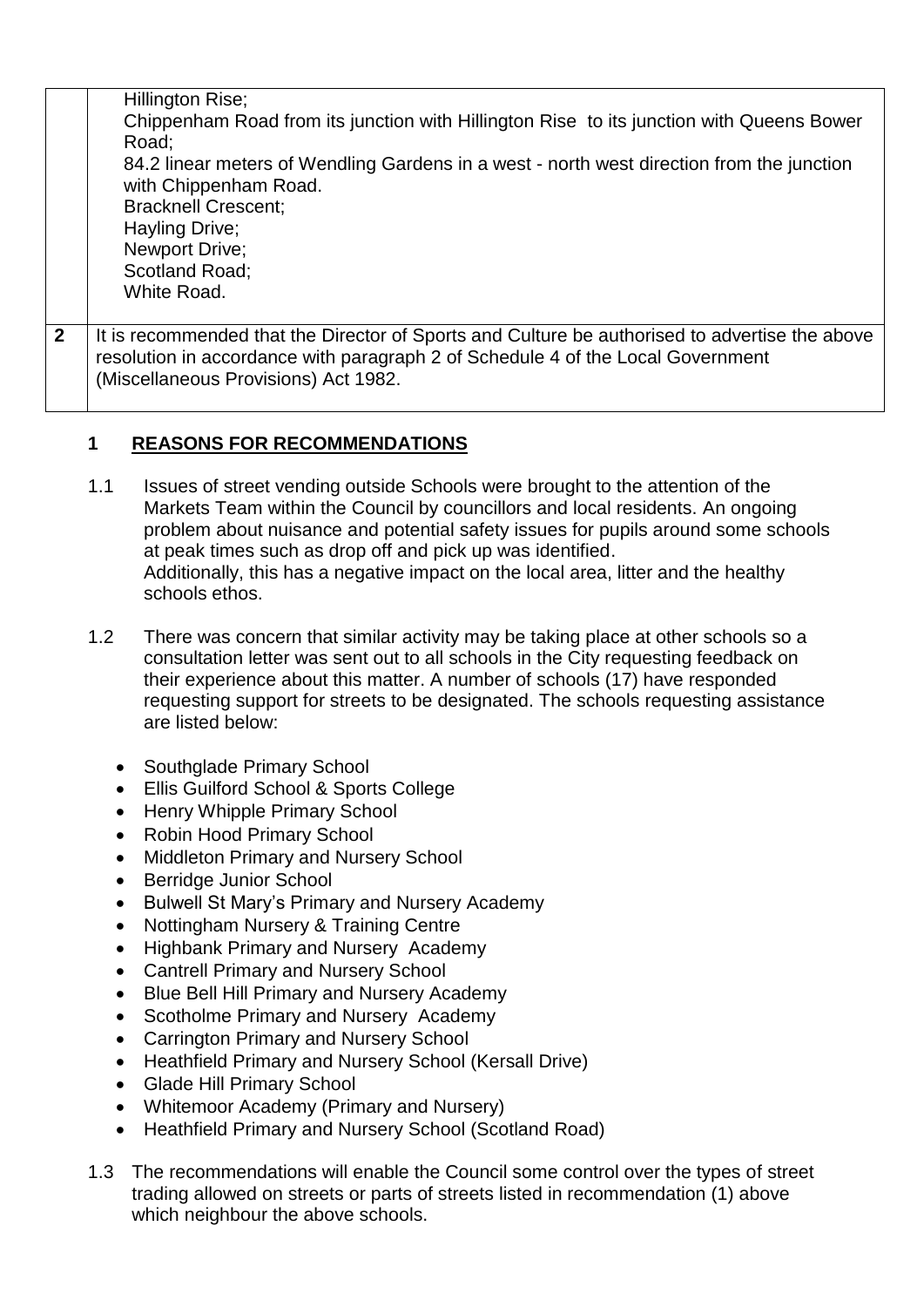## **2 BACKGROUND (INCLUDING OUTCOMES OF CONSULTATION)**

- 2.1 At the meeting on the 21<sup>st</sup> May 2018 the Regulatory and Appeals Committee indicated its intention to pass a resolution that the streets listed in recommendation (1) above be designated as consent streets for the purposes of street trading.
- 2.2 In accordance with paragraph 2 of schedule 4 of the Local Government (Miscellaneous Provisions) Act 1982 all appropriate notices were served and the council's intention to pass the resolution subject to consideration of any representations received in writing within the relevant period was advertised.
- 2.3 No representations have been made in respect of the proposed designation so it is recommended that the streets listed in recommendation (1) above be designated as consent streets for the purpose of street trading with effect from 3 December 2018.
- 2.4 To comply with the legislation the designation shall take effect not less than one month after the resolution has been passed and the resolution must be advertised in a local newspaper for two consecutive weeks; the first publication shall not be less than 28 days before the date specified in the resolution.

#### **3 OTHER OPTIONS CONSIDERED IN MAKING RECOMMENDATIONS**

- 3.1 At the present time there is no control over the types of street trading allowed around schools. This action allows the Council Officers to control the types of street trading allowed.
- 3.2 Consideration was given to designating the named streets as prohibited but this may prevent supported activities at the schools in the future.
- 3.3 Consideration was given to designating a number of streets outside all schools in Nottingham but after consultation only the schools mentioned in the report expressed concerns. It was considered proportionate to only designate the streets outside schools that had raised concerns

#### **4 FINANCE COLLEAGUE COMMENTS**

4.1 As a result of this decision, the expectation is that there will be minimal impact on the Medium Term Financial Plan, based on the current levels of unlicensed street vending. As a result, any costs arising from addressing unlicensed street trading can be contained from within approved budgets.

*Maria Balchin, Senior Commercial Business Partner. 13 September 2018*

#### **5 LEGAL AND PROCUREMENT COLLEAGUE COMMENTS (INCLUDING RISK MANAGEMENT ISSUES, AND LEGAL, CRIME AND DISORDER ACT AND PROCUREMENT IMPLICATIONS)**

- 5.1 The procedure for designating streets under the street trading regime is prescribed by law and the recommendations are to follow the required procedures.
- 5.2 The Committee has a wide discretion as to whether streets should be designated for the purposes of street trading and if so as to the category of that designation. Should the streets be re-designated as consent streets then conditions can be